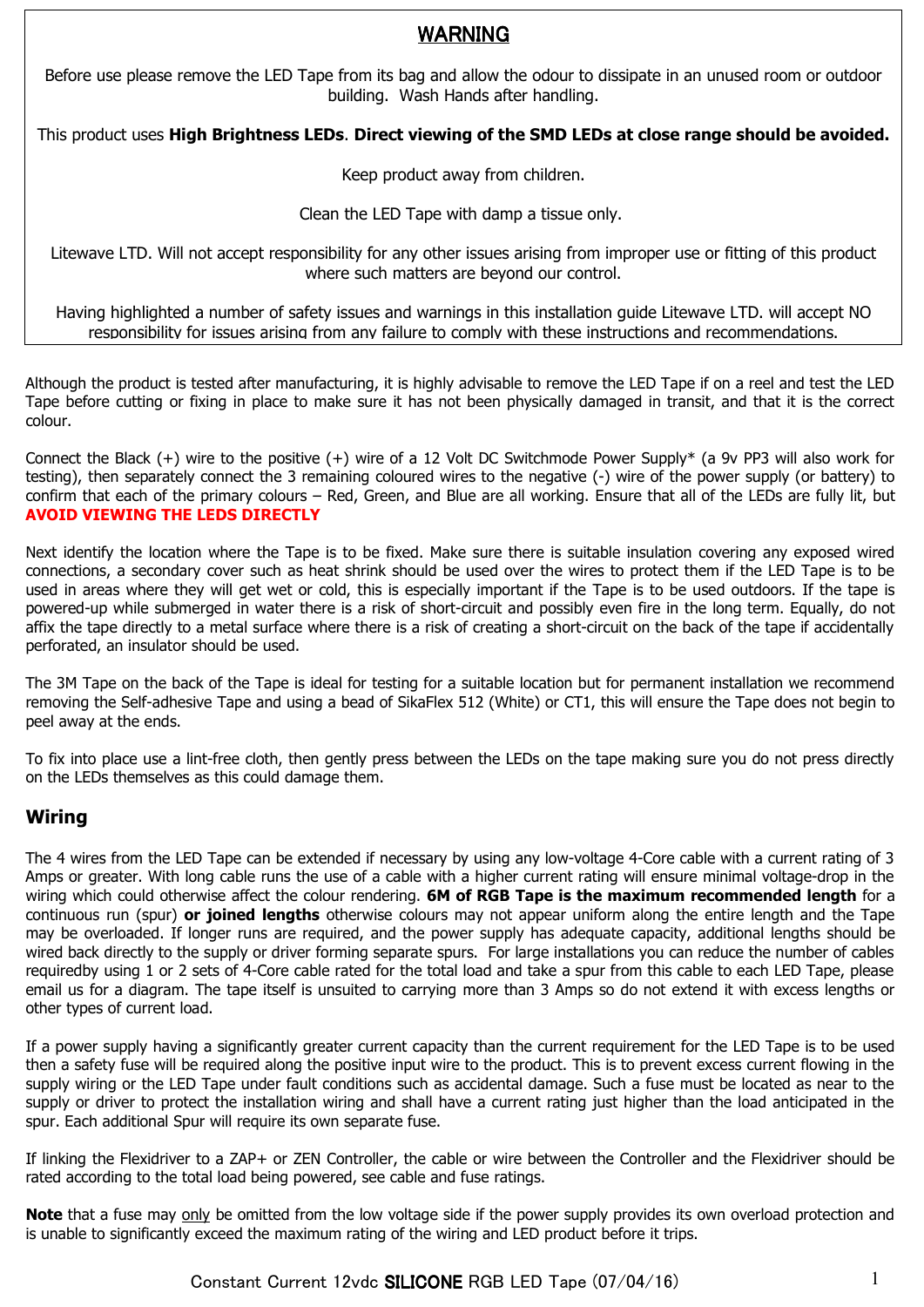### **If hard-wiring the input of the Power Supply to the AC mains it is essential to use a fused wall switch or outlet. The fuse on the mains side should be 3A or less. Only a qualified electrician should hard-wire the Mains PSU.**

#### **Power Supplies should be installed in a dry location.**

**PLEASE NOTE:** If using in a vehicle or on a vehicle battery **it is essential** to use an in-line fuse along the + input wire to the Flexidriver or Controllers (if used) as well as a fuse for each spur, if unsure consult a qualified vehicle electrician.

Follow the cable ratings on page 3 for the appropriate amperage fuse. If a Colour Controller is fitted prior to the LED Tape the fuse should be on the input to the controller.

### **Cutting and connecting the Tape**

#### **Once cut the LED Tape will no longer be Splash-proof and will need to have an End Cap fitted along with a suitable Electrical Grade Silicone Sealant, other Silicones can cause damage to the copper tracks.**

#### **NOTE: When soldering always do so in a well ventilated area and wear a mask.**

Whether trimming to length or cutting the LED Tape into shorter lengths for reconnecting you need to cut the tape along the line with the 4 solder pads on either side of the cut. Carefully remove 4-5mm of the outer silicone tube and inner silicone coating taking care not to cut into the tracks of the pcb, this can be done with a sharp Stanley knife (always use sharp tools carefully). Make sure you have removed all of the silicone and resin on and around the solder pads before soldering. Securing the LED Tape before soldering will make the task easier, a helping hand tool is recommended.



### **Make sure the wire you use is rated for load, as a rule of thumb multiply the length of Tape by 0.7 and round up, for Example 4 Meters will be 2.8 so you will need to use a cable rated at 3 Amps.**

Apply a small blob of solder to each copper solder pad. Be careful when soldering that you do not overheat the pads as this heat can damage the pad and the LEDs, a small dab of flux paste helps with a fast solder connection. Ensure that the soldered connections are clean and there are no wires touching which could cause a short circuit.

Before soldering the wire to the pads it is best to apply a small amount of solder to each of the wires to tin the wires this will prevent the wires from becoming frayed and causing a short-circuit.

A different coloured wire such as black should be soldered to the positive  $(+)$  pad. The  $+$  pad is identified on the PCB with the "+12v" marking. Then solder the **blue**, **red**, and **green** wires in that order to the remaining pads as shown in the diagram.

The soldered joints **must** be insulated to prevent accidental short-circuits. End caps are supplied for terminating trimmed lengths, these can be partially filled with Hot Glue or suitable Silicone Sealant prior to fitting the end cap over the end of the LED Tape, carefully squeeze out any excess glue. Alternatively adhesive lined heat shrink can be used (12 to 13mmmm Heat Shrink with 3:1 Shrink Ratio). If using heat shrink cut a length around 35-40mm, place about 14mm of heat shrink over the end of the LED Tape then heat gently with a heat gun until the shrink forms tightly around the LED Tape, then crimp the end with a pair of pliers forming a closed end while the heat shrink is still very warm, cut off the excess heat shrink. Adhesive lined heat shrink can also be used for insulating wired connections as shown above.

To get around corners, cut the LED Tape to the nearest 100mm then use connecting wire (rated for the load) to take the voltage around the corner to another length of LED Tape. 6 Meters is the maximum total length that should be connected together. Again any connections that are made should be insulated with adhesive lined heat shrink.

### **Warranty**

This product is warranted from manufacturing defect only. This warranty is valid for 1 year from the date of purchase. This warranty does not apply to damage caused by user installation or normal wear and tear. Cutting the tape will automatically void your warranty, so do so carefully. If a segment becomes faulty only that part can be replaced under warranty once cut.